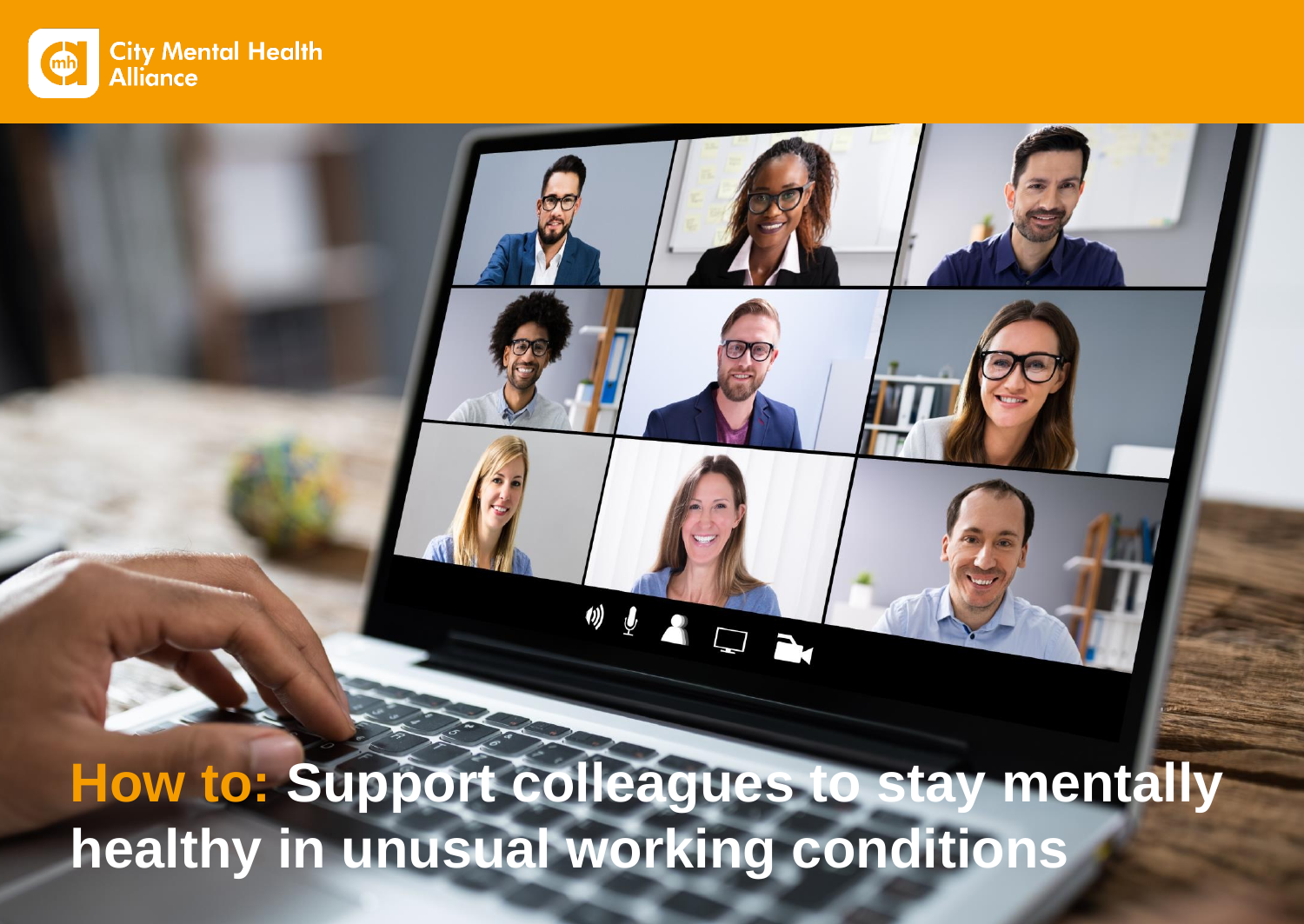## **Contents**

| <b>Introduction</b>                                                               | 3              |
|-----------------------------------------------------------------------------------|----------------|
| Supporting colleagues to stay mentally healthy while working remotely             |                |
| <b>Create a Culture of Wellbeing and Psychological Safety</b><br>1.               | 4              |
| Developing a Mentally Healthy Working Environment<br>2.                           | 5              |
| 3.<br>Provide and Signpost to Accessible Resources, Tools and Support             | 6              |
| Expert viewpoint: Chris Beedie, Director of Science & Research at CHX Performance | $\overline{ }$ |
| <b>Resources</b>                                                                  | 8              |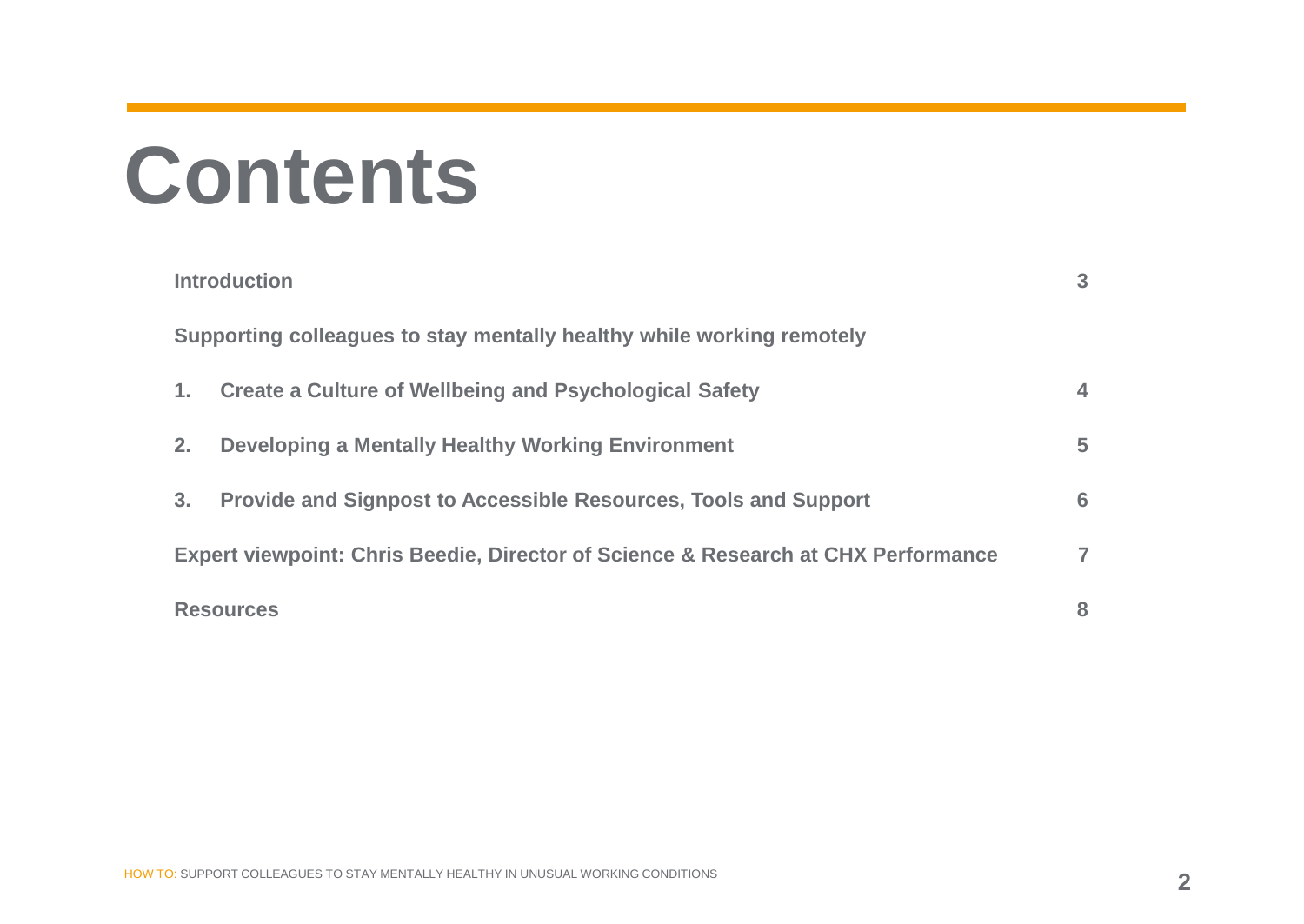# **Introduction**

The Coronavirus pandemic means many people are continuing to work remotely. For some, prolonged homeworking may be having a negative impact on mental health and wellbeing. People may be experiencing a decline in motivation, feelings of isolation, lack of boundaries, burnout or a decline in productivity.

As the UK enters a second lockdown, the CMHA UK team has updated this fact sheet detailing useful resources and tips to support you and the mental health of your employees.

### **Impact of long-term remote working**

Issues that can arise which might impact the mental health of employees working remotely include:

- Loneliness from a lack of human connection, collaboration and communication with others
- Being unable to set healthy boundaries between work and personal time and being unable to 'unplug'
- Lack of motivation
- Zoom/online meeting fatigue due to constant back-to-back meetings with no breaks in-between



The CMHA UK has put together the following tailored recommendations on how to support colleagues during the coronavirus pandemic.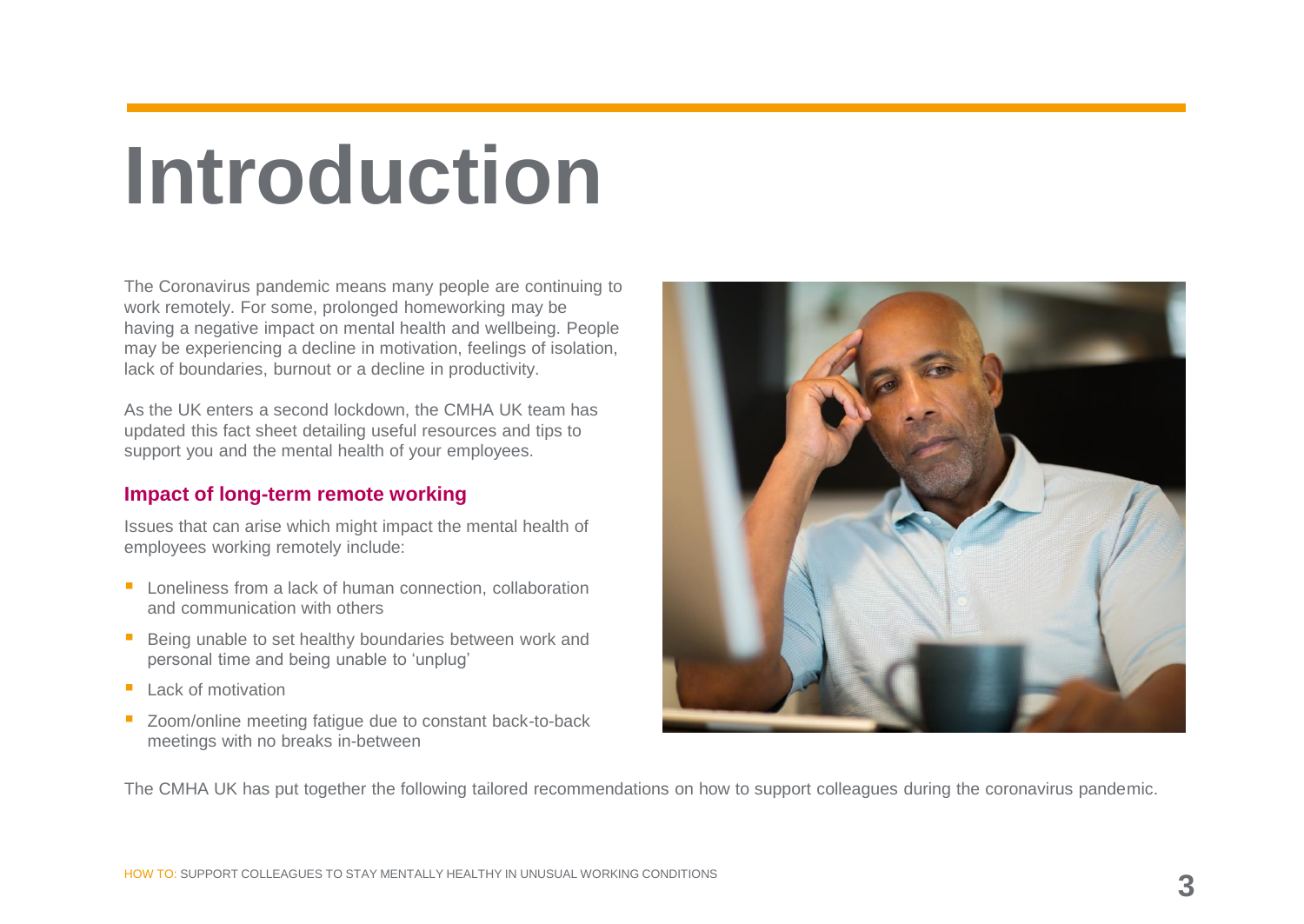# **Create a Culture of Wellbeing and 1 Psychological Safety**

- **Regularly communicate with employees.** Keep them informed on what measures are being put in place and how this may impact them
- **Help teams stay connected.** Maintain regular team and 121 meetings and encourage line managers to schedule regular check-ins with team members. Regularly check-in with those that cannot work from home for example post room functions and security. Ensure they are aware of and have access to mental health support
- **Engage senior leaders to role model mentally healthy behaviours.** Find ways to share how they are looking after their own mental health and that it is okay to do the activities that support your personal mental wellbeing and to seek support if needed. For example, by sharing personal stories, blogs, speaking at events or sending key mental health communications

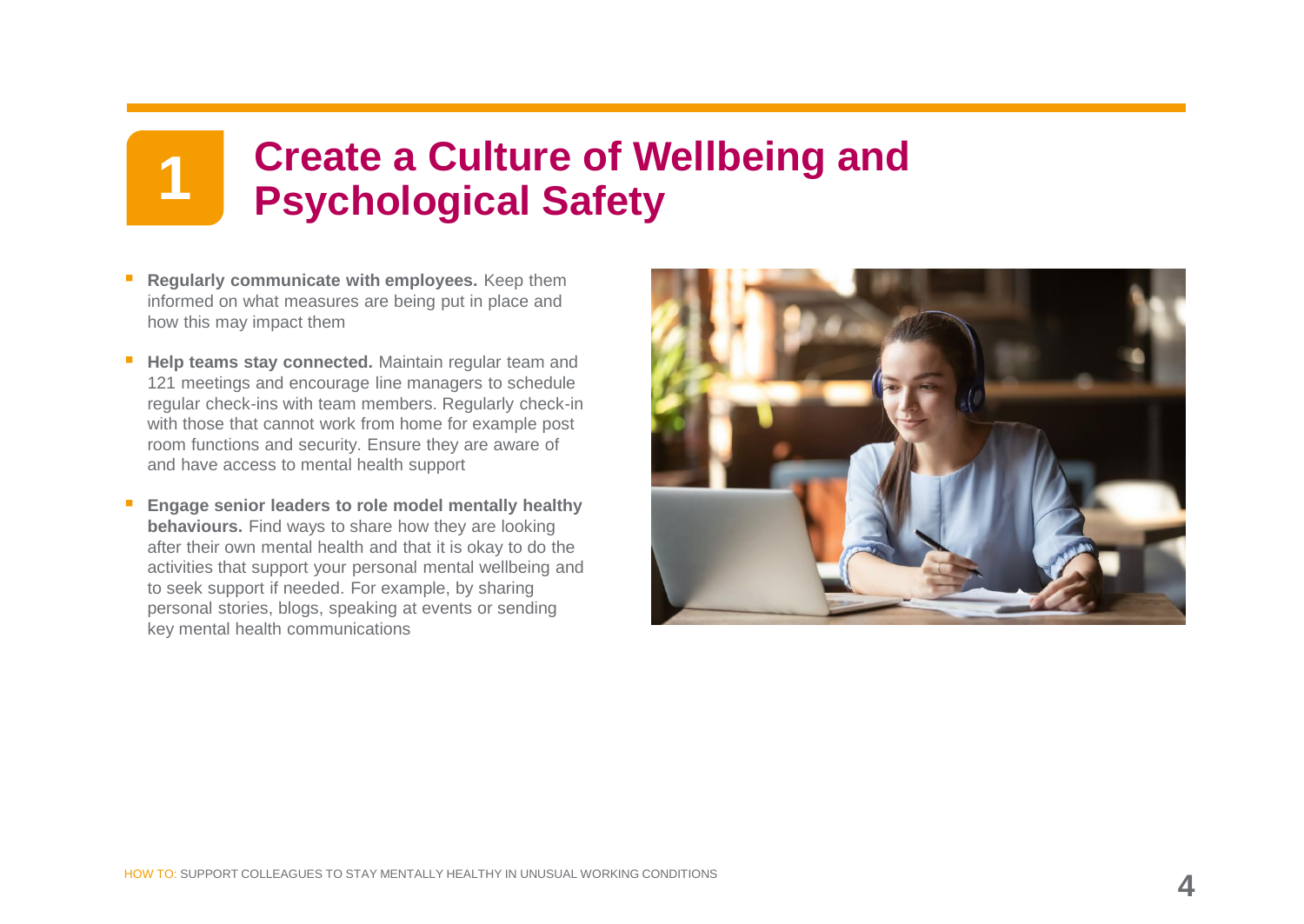# **Developing a Mentally Healthy Working 2 Environment**

- **Be aware that individual circumstances vary.** Remote working may not be appropriate for some people. Consider options to support individual employee needs and whether you can keep your workplace open for those whom working from home is proving bad for their wellbeing
- **Help people create boundaries.** Set clear expectations of working hours, and highlight that employees are not expected to stay logged in or check emails after their working day is finished. Encourage employees take appropriate rest breaks away from their work and screen. Consider implementing rules on meeting scheduling such as none between 12pm and 2pm, turning 30 minute zoom meetings into 25 minutes and one hour zoom meetings into 50 minutes
- **Consider setting up peer-group support.** For example, setting up randomised virtual coffee meetings between people across the organisation to facilitate connection across people who do not work together directly. Consider "buddying" new joiners with those who are only a year or so ahead of them, rather than assuming that very junior people will be comfortable sharing their worries with those who are much more senior
- **Provide training to employees.** Develop knowledge and skills on good practice of mentally healthy and effective home working, how to develop effective strategies to support and nurture their mental health and wellbeing
- **Provide training to line managers. Develop** knowledge and skills on mental health awareness, how to confidentially lead and support their teams through challenging times and how to look after their own mental health and wellbeing
- Review the process for performance reviews. Consider whether they are fair and reflective of the current circumstances. For example, some professional services firms use billable utilisation as an integral part of performance reviews. Consider the impact of these metrics on employee wellbeing and whether they take into account the challenges people have been experiencing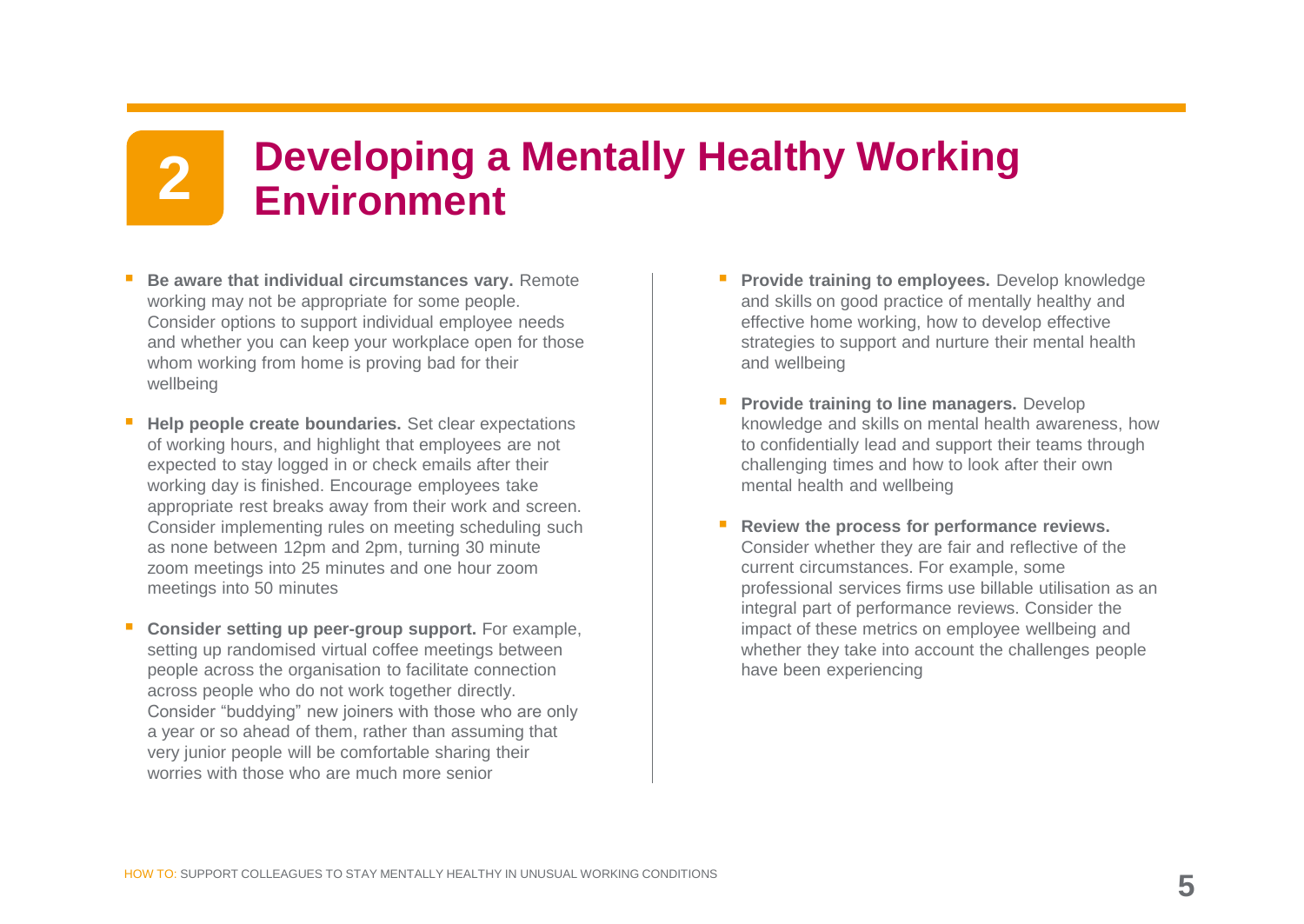# **Provide and Signpost to Accessible 3 Resources, Tools and Support**

- **Ensure that employees are aware of resources for support on mental health and wellbeing.** For example, regularly signpost to the Employee Assistance Program (EAP), Mental Health First Aiders (or equivalent) and where they can get help or information (internally and externally) if they are concerned about their physical and/or mental health
- Be mindful that certain groups or individuals may be **more affected by ongoing events.** Vulnerable groups could include those that live alone, carers, victims of domestic abuse, people experiencing bereavement, people with pre-existing mental health or physical health conditions, younger people, people who are new to the company and parents. Where needed provide extra support and ensure resources are made available to them
- **Encourage employees to stay active.** Signpost to support on how to look after physical health
- Share different experiences of people from across the **business.** Storytelling can help to challenge mental health stigma and normalise the situation and associated feelings. This could be via staff emails, employee webinars, This is Me videos or internal blogs
- **Communicate and signpost to information, resources and support that supports the specific needs of diverse groups.** For example for Black and Minority Ethnic, LGBT+, Women, Neurodiverse
- **Promote self-care.** Consider how you can help people achieve the Five Ways to Wellbeing (Give, Keep Active, Take Notice, Connect and Learn). This is important at a time when everyone has less access to their usual ways to wellbeing – such as the gym, family and friends and holidays
- **Monitor employee wellbeing.** Consider conducting pulse surveys to monitor employee mental health and wellbeing and seek feedback from colleagues on what support is needed during this time

These principles have been adapted to be specific to respond in the coronavirus pandemic from the CMHA UK's Thriving at Work Guide. For the full guide on how to create mentally healthy workplaces click [here.](https://citymha.org.uk/Resources/Thriving-at-Work-UK-Guide)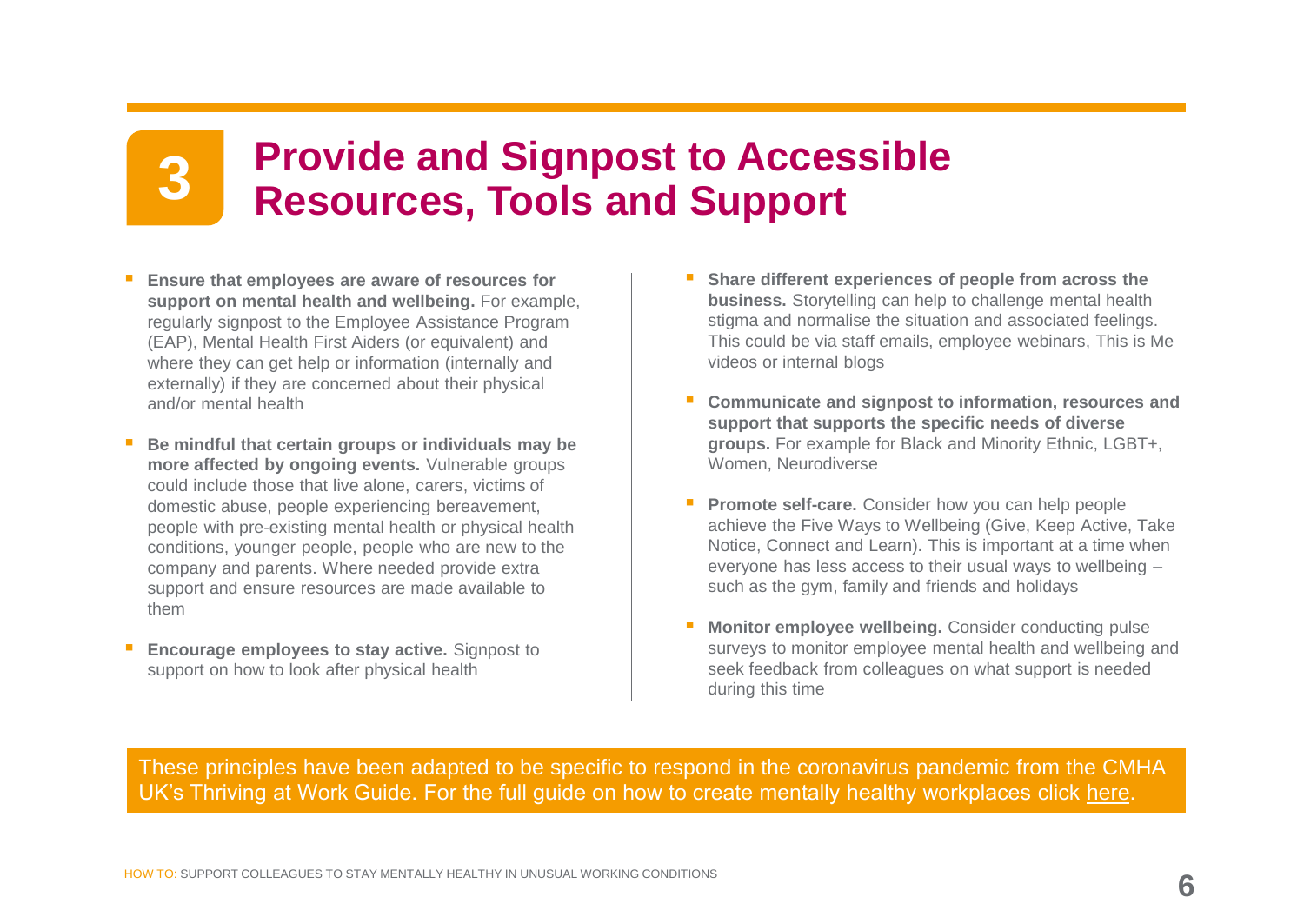# **Expert viewpoint**

**Chris Beedie, Director of Science & Research at CHX Performance and Honorary Professor in Cognition & Neuroscience, School of Psychology, University of Kent, provides advice on how to look after your wellbeing during lockdown:** 

## "

I strongly encourage you and your colleagues who are working from home to:

- Spend as much time as possible with family and people with whom they are able to meet face to face
- Get as much exposure to natural daylight as possible, the earlier in the day the better
- Eat regularly and as healthily as possible, and ideally have as many meals as possible with family or housemates
- Walk and exercise regularly. If possible, with family or friends. Having a 'fake commute' at the start and end of the working day is beneficial for many people
- Pick up the phone and chat with people for no other reason than to ask how they're doing

The reality is that whilst seeming relatively insignificant, the above activities – individually but ideally collectively – can make a significant positive difference to mental health.

"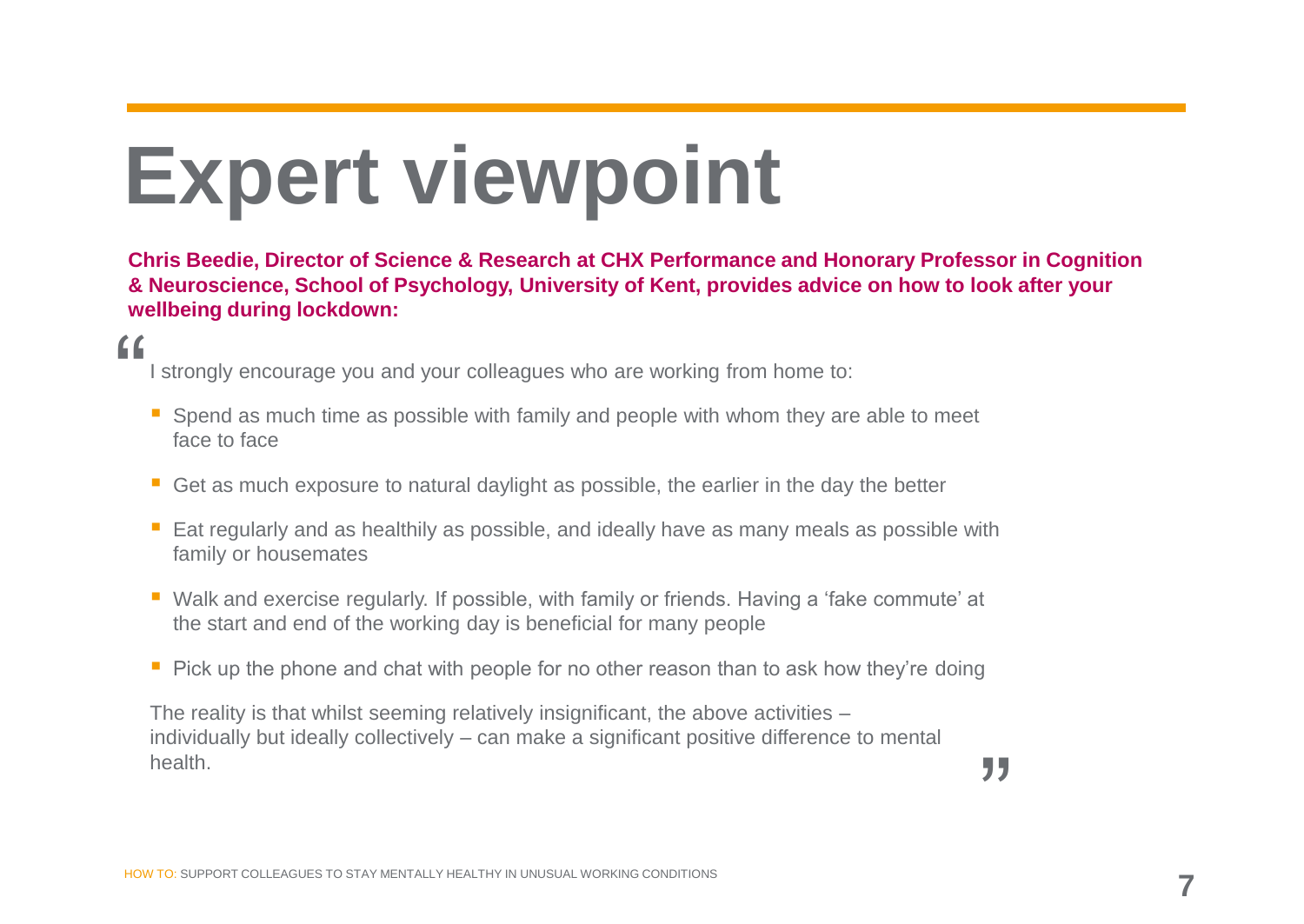## **Resources**

## **Advice for employers**

CMHA coronavirus resources: https://citymha.org.uk/Resources/Coronavirus

CIPD: Responding to the coronavirus https://www.cipd.co.uk/news-views/coronavirus

ACAS: Advice for employers and employees: https://www.acas.org.uk/coronavirus

## **Resources to promote good mental health**

CMHA UK workplace mental health training: https://citymha.org.uk/Training

World Health Organisation: #HealthyAtHome - Mental health: https://www.who.int/campaigns/connecting-the-world-to-combat-coronavirus

Mind: Coronavirus and your wellbeing: https://www.mind.org.uk/information-support/coronavirus-and-your-wellbeing/

Mental Health Foundation, looking after your mental health during the Coronavirus outbreak: https://www.mentalhealth.org.uk/publications/looking-after-your-mental-health-during-coronavirus-outbreak

Mind: The 5 Ways to Wellbeing: https://www.mind.org.uk/workplace/mental-health-at-work/taking-care-of-yourself/five-ways-to-wellbeing/

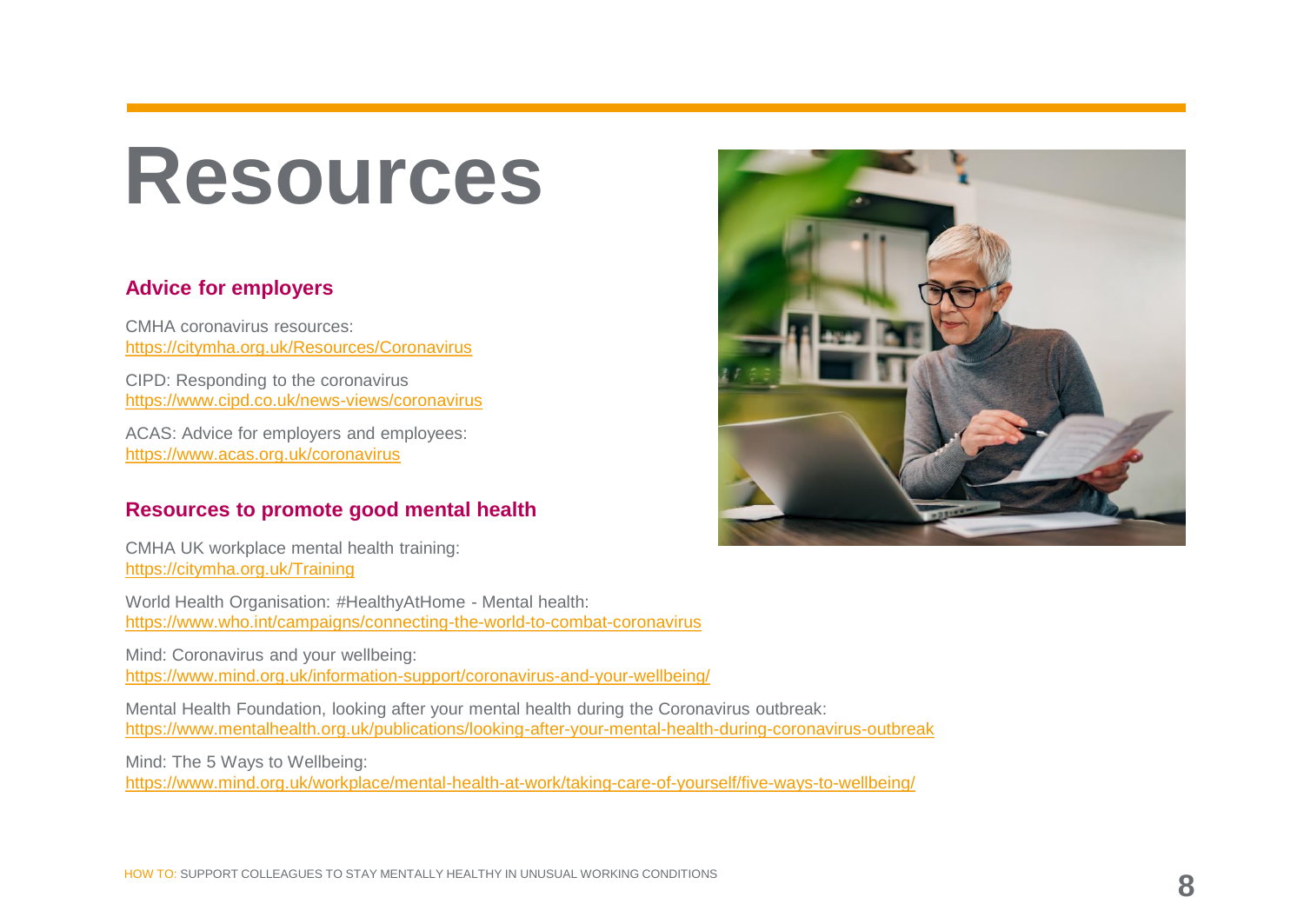## **Resources**

## **Important information**

Gov.uk: Latest government advice and information: https://www.gov.uk/guidance/coronavirus-covid-19-information-for-the-public

World Health Organisation: https://www.who.int/emergencies/diseases/novel-coronavirus-2019

### **Support**

Help and advice lines: http://citymha.org.uk/help-and-advice-lines/

Save the Children: how to talk to kids about the coronavirus: https://www.savethechildren.org.uk/how-you-can-help/emergencies/coronavirus-uk-outbreak-facts#coronavirus

#### **Contact**

Website: www.citymha.org.uk

Email: city@citymha.org.uk